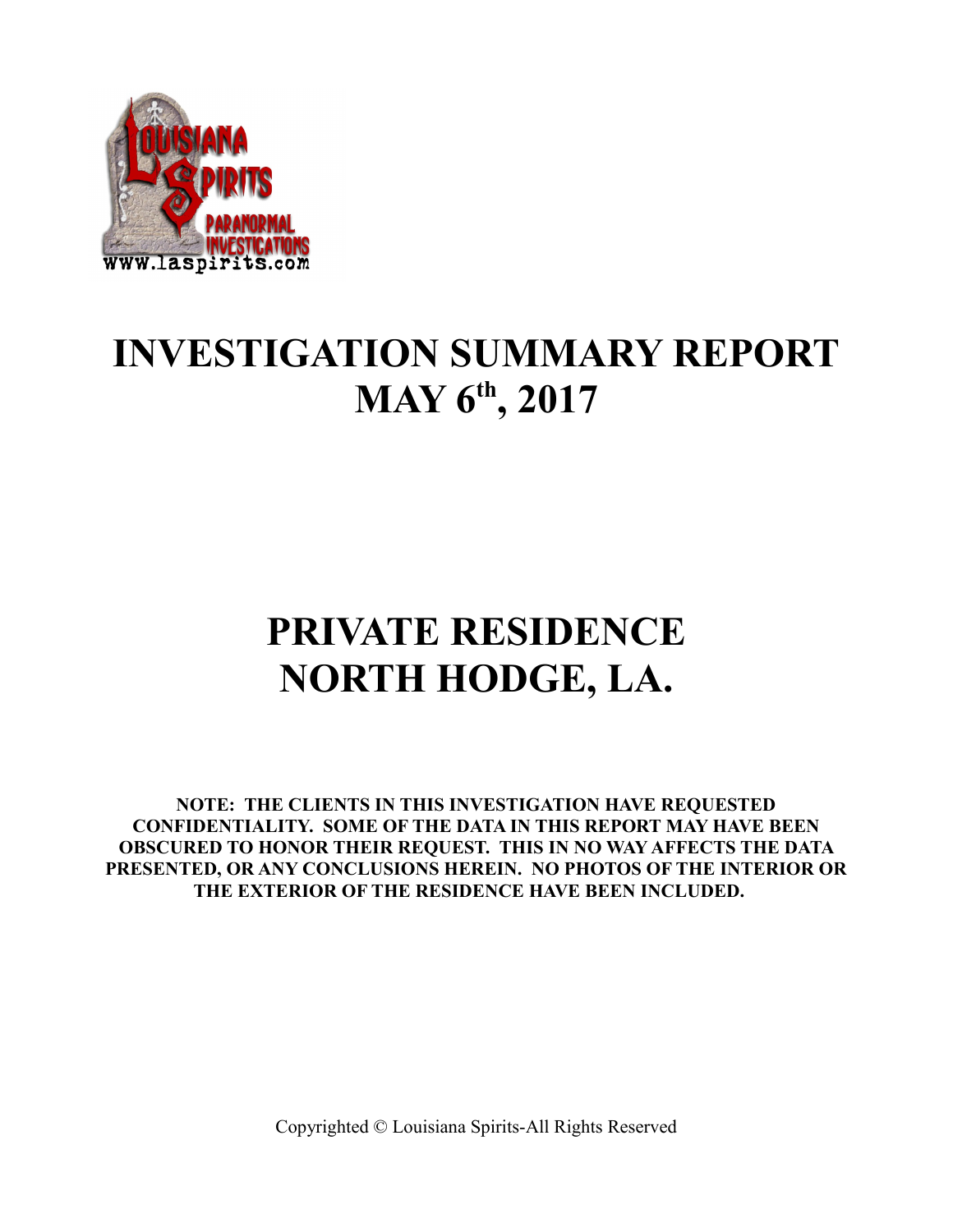## **HISTORY**

The client was raised on this property, but the original home burned down several years ago. The client and family have lived there in a mobile home placed there about 20 years ago.

## **EXPERIENCES**

The clients hear noises unexplained, doors opening and closing, and objects have been thrown with no one in the area to have done so. A male, full-body apparition wearing a long cost and fedora has been seen.

## **INVESTIGATION**

DATE OF INVESTIGATION: May 6, 2017

PARTICIPANTS: BESS MAXWELL,KIRK CORMIER, AND CONNIE WILLIAMSON

EQUIPMENT: Digital Cameras, Infrared cameras and DVR system, Digital audio recorders, Ion Counters, P-SB7 Spirit Box, Infra-sound detection equipment, Digital thermometers, Various EMF meters including Tri-Fields, Motion detectors including geophone and laser grid systems, Ovilus interactive voice communications device, and and digital sound recorders.

INVESTIGATION: At the time and places tested, no anomalous photos were taken. No data was noted on video. Nothing unusual was detected by laser grid or geophone. No high EMF fields from AC current were found in any location likely to result in prolonged exposure, although there are some areas of high EMF fields from wiring. No anomalous hot spots or cold spots were noted. No anomalous motions were noted. No standard EVP voices were recorded. About seven recordings were noted of words formed by the P-SB7. No excessive positive ion counts were noted. No infrasound, nor standing waves of such, were detected at times of testing, in the areas of testing. No inordinate positive ion counts were noted.

### PERSONAL EXPERIENCES:

 In the baby's bedroom, a flashlight turned itself off and on only when asked to do so, in direct response to questions. Doors were heard vibrating, as if someone were attempting to open them. A very loud popping noise was heard, and the source was never found.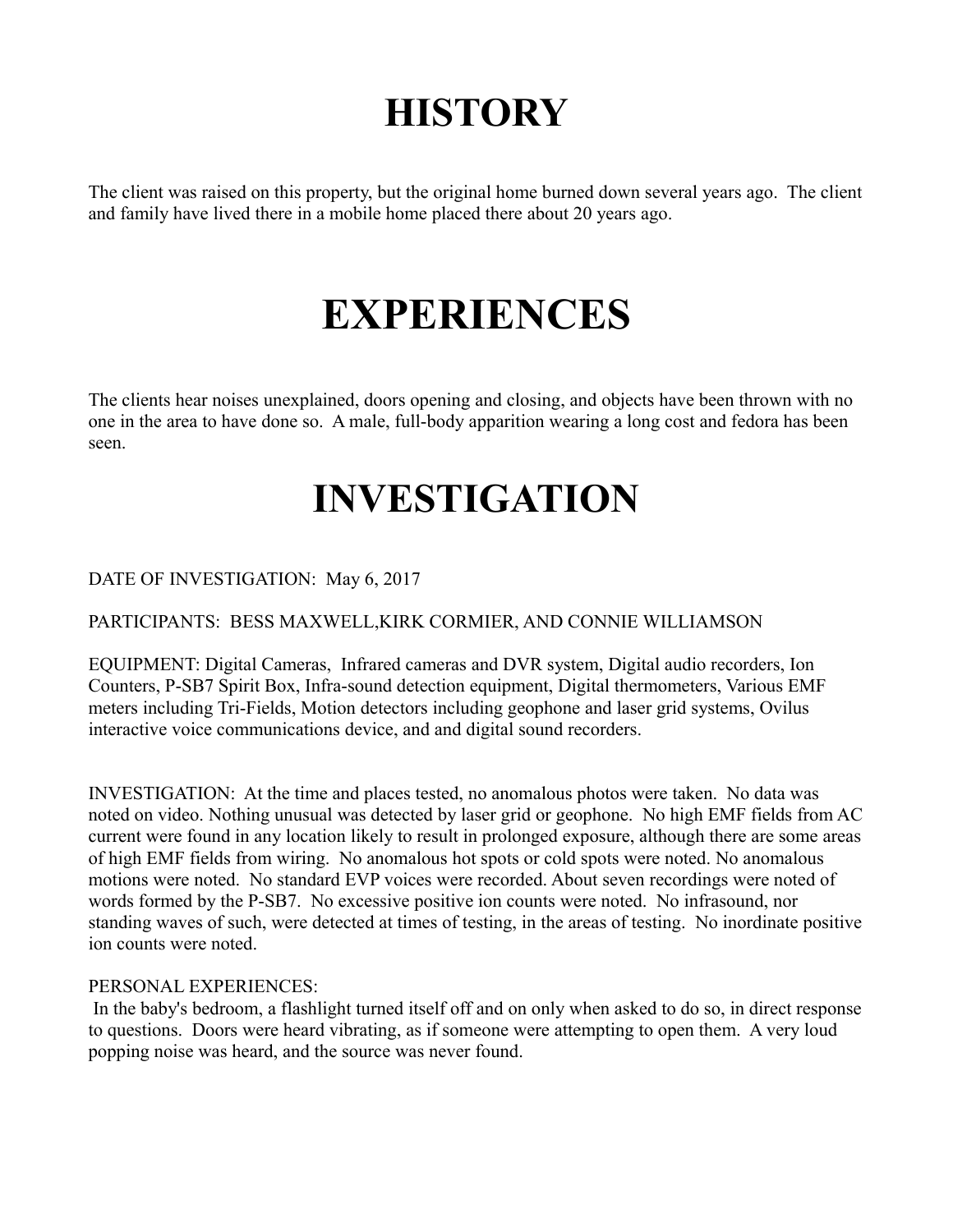### **PART ONE**

### **THE MODEL P-SB7 SPIRIT BOX**

**This device utilizes a milli-second adjustable forward or reverse sweep technique coupled with a white noise distribution between frequency steps. This is designed to add ambient sound energy for the production of real time EVP, allowing for instant feedback in communications attempts. See item 16 in "General Parameters of the EVP Phenomenon".** 

### **BABY'S BEDROOM**

**MALE VOICE: "Robert, I'm Robert". NOTE: A genuine name**

**FEMALE VOICE: "Hi, Robert."**

**MALE VOICE: "Robert."**

**MALE VOICE: "Robert."**

#### **MASTER BEDROOM**

**TEAM MEMBER: "Did you live in the old house?" MALE VOICE: "NO."**

#### **LIVING ROOM With client family present**

**CLIENT: "What's the baby's name?" VOICE: "Laney." NOTE: Correct response.**

**VOICE: "Robert! , Robert."**

**STANDARD EVP NONE NOTED.**